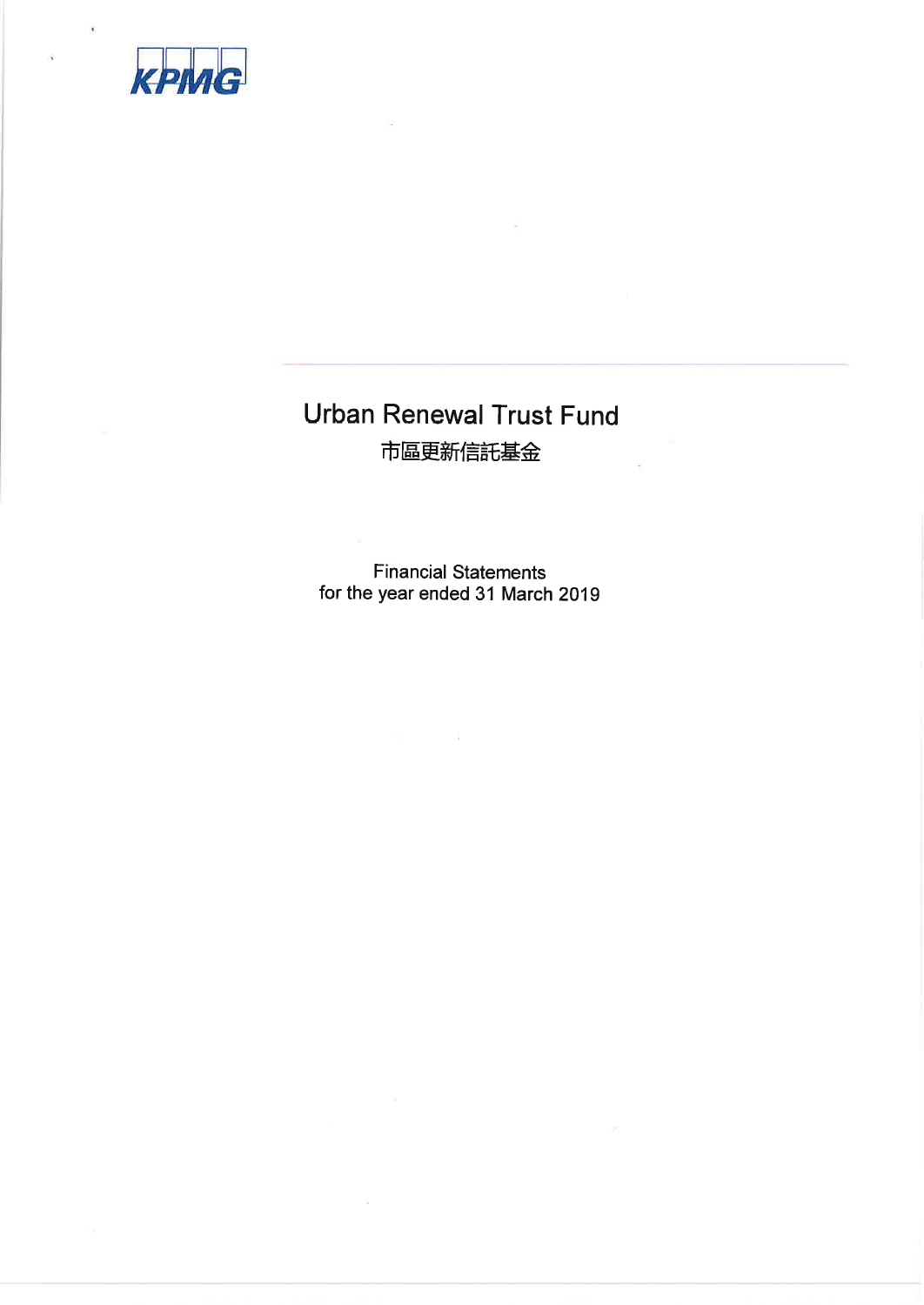

## lndependent auditor's report to the trustee of Urban Renewal Trust Fund

#### Opinion

We have audited the financial statements of Urban Renewal Trust Fund (the "Fund") set out on pages 4 to <sup>17</sup>, which comprise the statement of financial position as at 31 March 2019, the statement of comprehensive income, the statement of changes in equity and the statement of cash flows for the year then ended and notes to the financial statements, including a summary of significant accounting policies.

ln our opinion, the financial statements give a true and fair view of the financial position of the Fund as at 31 March 2019 and of its financial performance and its cash flows for the year then ended in accordance with Hong Kong Financial Reporting Standards ("HKFRSs") issued by the Hong Kong lnstitute of Certified Public Accountants ("HKICPA").

#### Basis for opinion

We conducted our audit in accordance with Hong Kong Standards on Auditing ("HKSAs") issued by the HKICPA. Our responsibilities under those standards are further described in the Auditor's responsibilities for the audit of the financial statements section of our report. We are independent of the Fund in accordance with the HKICPA's Code of Ethics for Professional Accountanfs ("the Code") and we have fulfilled our other ethical responsibilities in accordance with the Code. We believe that the audit evidence we have obtained is sufficient and appropriate to provide a basis for our opinion.

#### Responsibilities of the trustee for the financial statements

Urban Renewal Fund (the "Trustee") is responsible for the preparation of the financial statements that give a true and fair view in accordance with HKFRSs issued by the HKICPA and for such internal control as the Trustee determines is necessary to enable the preparation of financial statements that are free from material misstatement, whether due to fraud or error.

ln preparing the financial statements, the Trustee is responsible for assessing the Fund's ability to continue as a going concern, disclosing, as applicable, matters related to going concern and using the going concern basis of accounting unless the Trustee either intends to liquidate the Fund or to cease operations, or has no realistic alternative but to do so.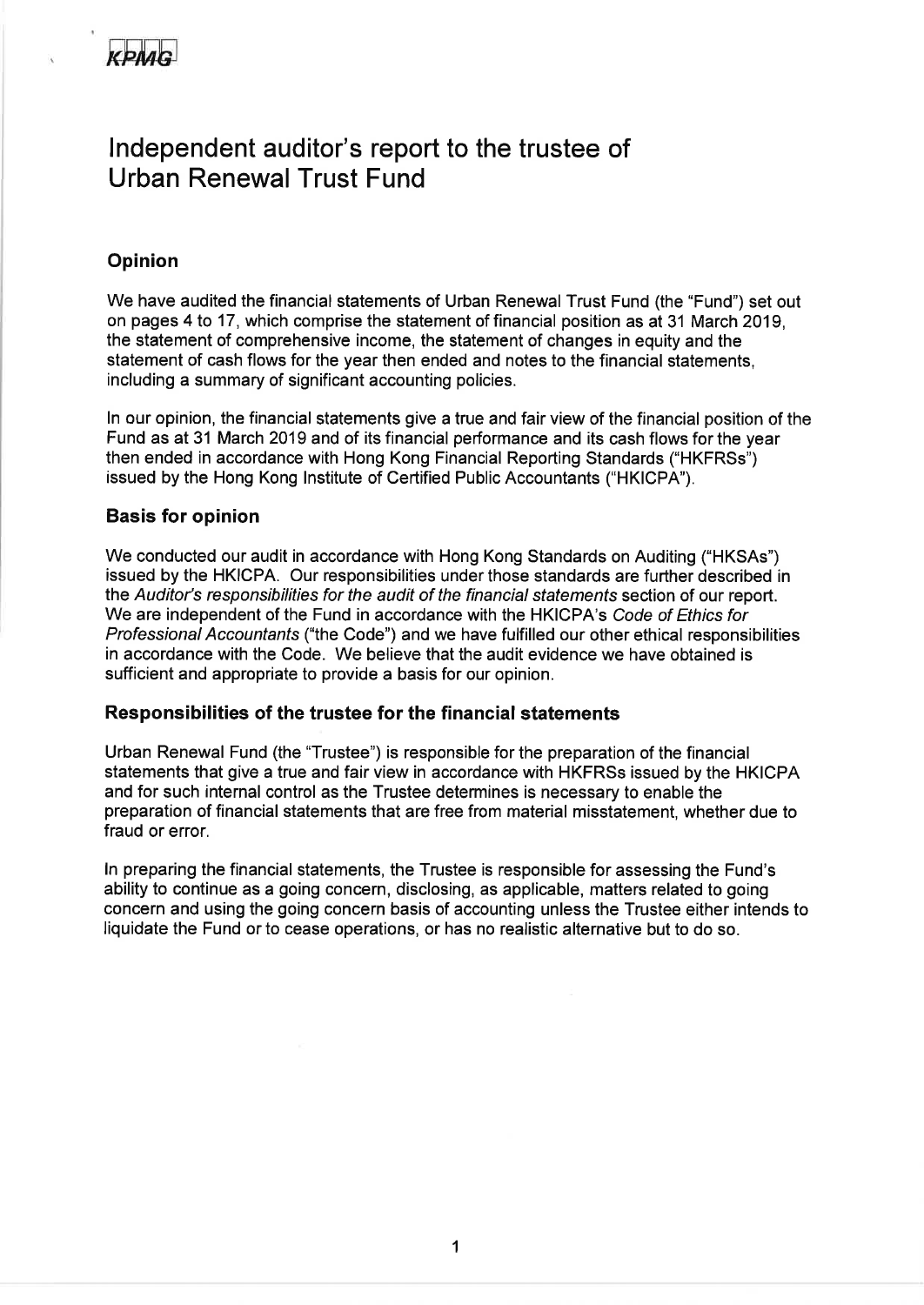## lndependent auditor's report to the trustee of Urban Renewal Trust Fund (continued)

### Auditor's responsibilities for the audit of the financial statements

Our objectives are to obtain reasonable assurance about whether the financial statements as a whole are free from material misstatement, whether due to fraud or error, and to issue an auditor's report that includes our opinion. This report is made solely to you, as a body, in accordance with our agreed terms of engagement, and for no other purpose. We do not assume responsibility towards or accept liability to any other person for the contents of this report.

Reasonable assurance is a high level of assurance, but is not a guarantee that an audit conducted in accordance with HKSAs will always detect a material misstatement when it exists. Misstatements can arise from fraud or error and are considered material if, individually or in the aggregate, they could reasonably be expected to influence the economic decisions of users taken on the basis of these financial statements.

As part of an audit in accordance with HKSAs, we exercise professional judgement and maintain professional scepticism throughout the audit. We also:

- ldentify and assess the risks of material misstatement of the financial statements, whether due to fraud or error, design and perform audit procedures responsive to those risks, and obtain audit evidence that is sufficient and appropriate to provide a basis for our opinion. The risk of not detecting a material misstatement resulting from fraud is higher than for one resulting from error, as fraud may involve collusion, forgery, intentional omissions, misrepresentations, or the override of intemal control.
- Obtain an understanding of internal control relevant to the audit in order to design audit procedures that are appropriate in the circumstances, but not for the purpose of expressing an opinion on the effectiveness of the Fund's internal control.
- Evaluate the appropriateness of accounting policies used and the reasonableness of accounting estimates and related disclosures made by the Trustee.
- Conclude on the appropriateness of the Trustee's use of the going concern basis of accounting and, based on the audit evidence obtained, whether a material uncertainty exists related to events or conditions that may cast significant doubt on the Fund's ability to continue as a going concern. lf we conclude that a material uncertainty exists, we are required to draw attention in our auditor's report to the related disclosures in the financial statements or, if such disclosures are inadequate, to modify our opinion. Our conclusions are based on the audit evidence obtained up to the date of our auditor's report. However, future events or conditions may cause the Fund to cease to continue as a going concern.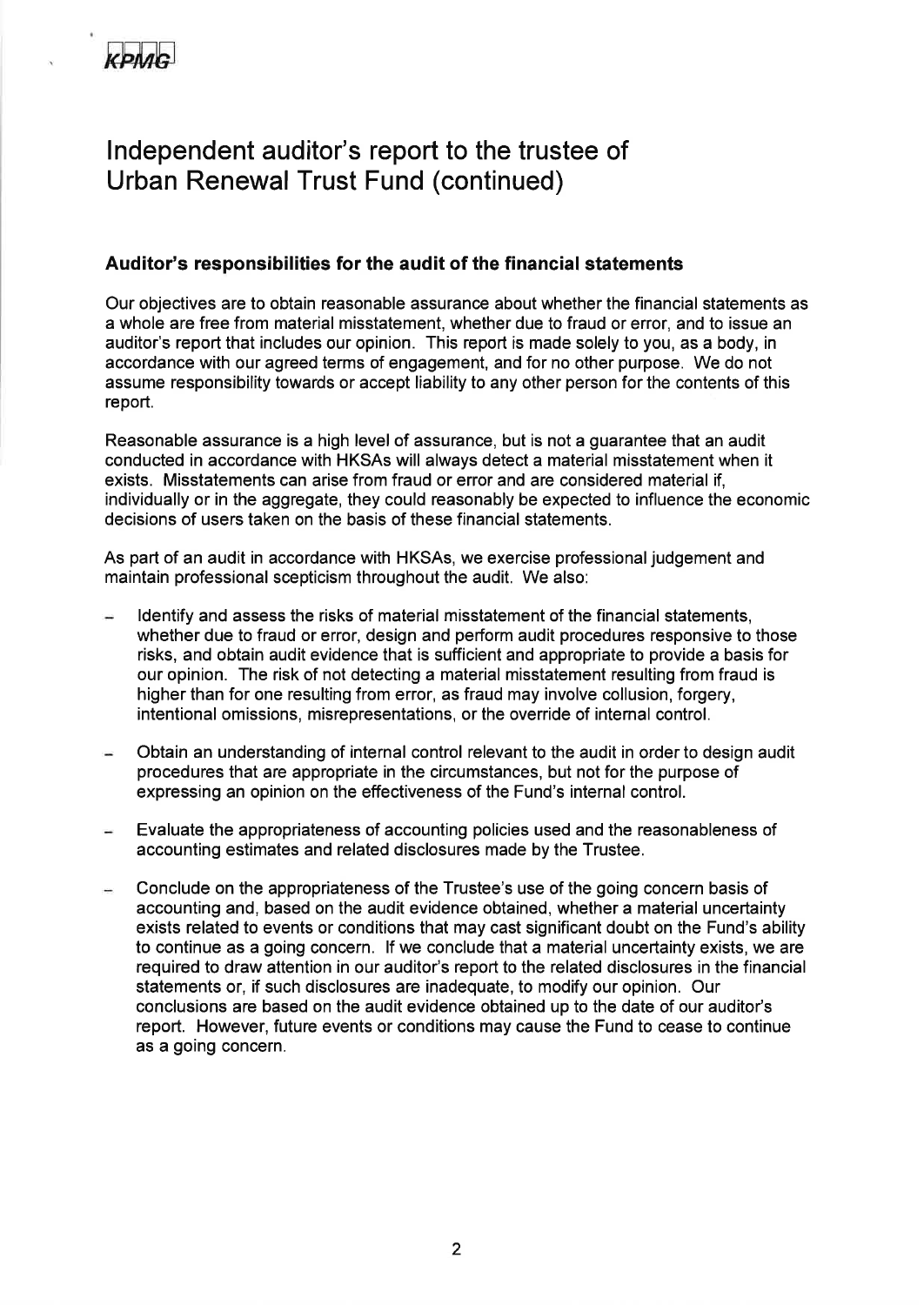

## lndependent auditor's report to the trustee of Urban Renewal Trust Fund (continued)

### Auditor's responsibilities for the audit of the financial statements (continued)

Evaluate the overall presentation, structure and content of the financial statements, including the disclosures, and whether the financial statements represent the underlying transactions and events in a manner that achieves fair presentation.

We communicate with the Trustee regarding, among other matters, the planned scope and timing of the audit and significant audit findings, including any significant deficiencies in internal control that we identify during our audit.

 $/ \gamma$ 

**Certified Public Accountants** 

8th Floor, Prince's Building 10 Chater Road Central, Hong Kong

25 July 2019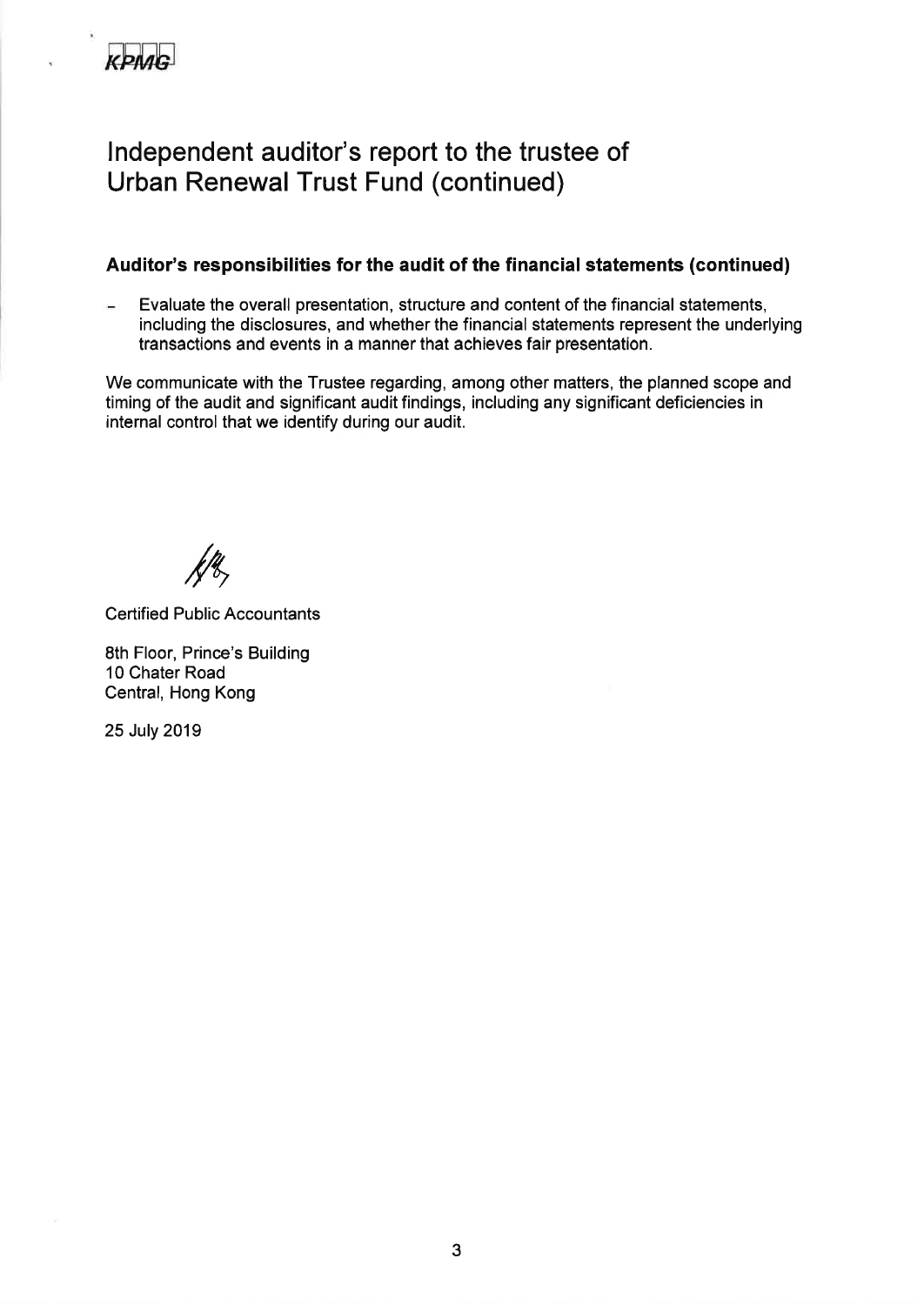# Statement of comprehensive income for the year ended 31 March 2019

(Expressed in Hong Kong dollars)

¥

|                                                                                    | <b>Note</b> | 2019<br>HK\$                          | 2018<br>HK\$                           |
|------------------------------------------------------------------------------------|-------------|---------------------------------------|----------------------------------------|
| <b>Revenue</b>                                                                     |             |                                       |                                        |
| Interest income on bank deposits                                                   |             | 8,057,808                             | 4,380,461                              |
| <b>Expenses</b>                                                                    |             |                                       |                                        |
| Administrative and support services expenses<br>Auditor's remuneration             | 10          | (1,738,079)<br>(45,600)               | (1,350,473)<br>(44, 250)               |
| Consultancy fee<br>Depreciation<br>Heritage Preservation & District Revitalisation | 7           | (230,000)<br>(128, 853)               | (170, 838)                             |
| Projects<br>Other operating expenses<br>Rent and rates                             |             | (10,075,956)<br>(67, 123)             | (6,507,487)<br>(158, 420)              |
| <b>Staff costs</b><br>Trustee's reimbursable expenses                              | 4<br>5      | (285, 584)<br>(3,790,940)<br>(18,523) | (278, 011)<br>(3,558,817)<br>(16, 137) |
| <b>Urban Renewal Social Service Teams</b>                                          |             | (15, 855, 627)                        | (21, 249, 225)                         |
|                                                                                    |             | (32, 236, 285)                        | (33, 333, 658)                         |
| Operating deficit before income tax                                                |             | (24, 178, 477)                        | (28, 953, 197)                         |
| Income tax expenses                                                                | 6           |                                       |                                        |
| Deficit and total comprehensive income for<br>the year                             |             | (24, 178, 477)                        | (28, 953, 197)                         |

The notes on pages 9 to 17 form part of these financial statements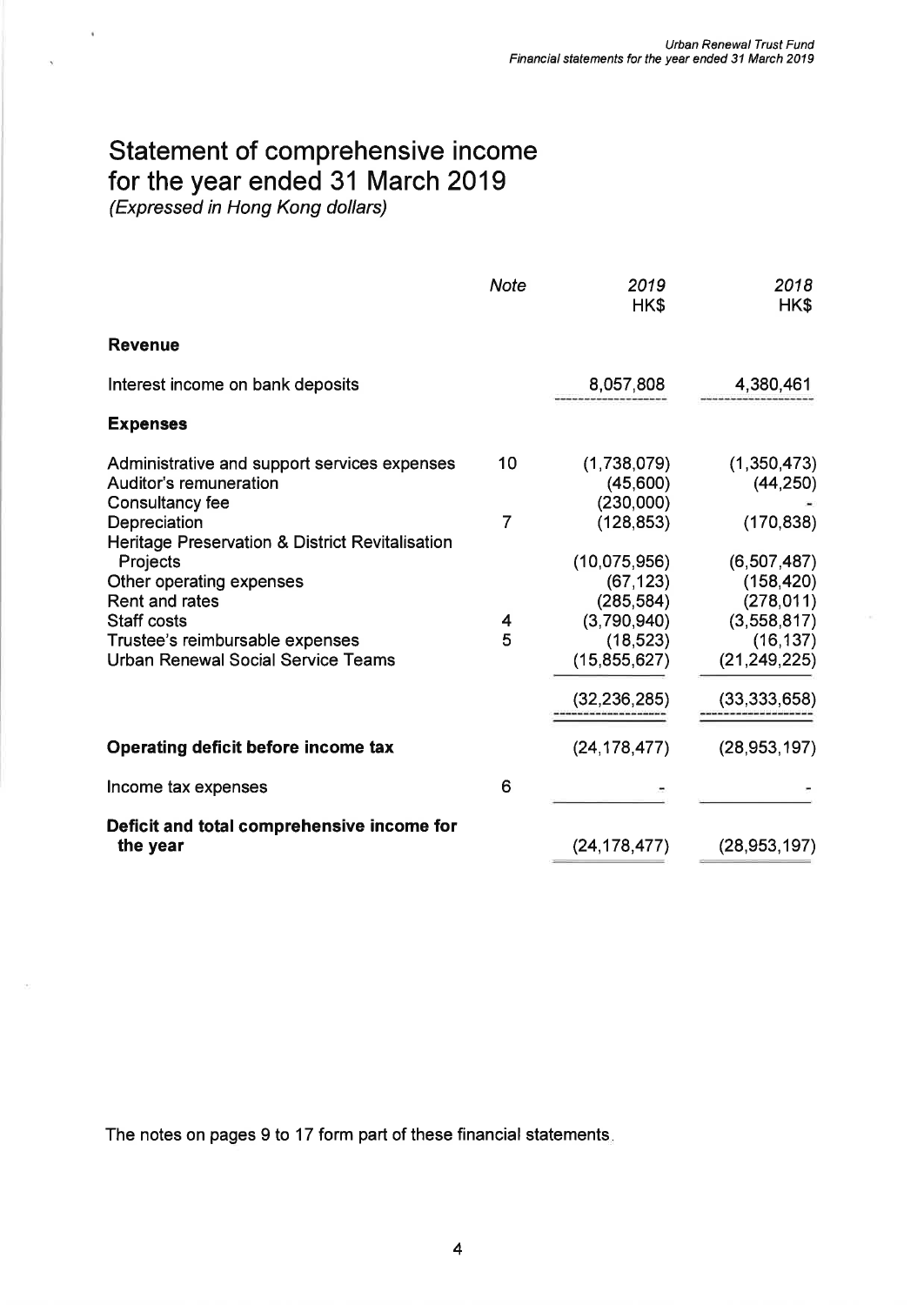## Statement of financial position at 31 March 2019

(Expressed in Hong Kong dollars)

À.

|                                                            | <b>Note</b>    | 2019<br>HK\$                                      | 2018<br>HK\$                                      |
|------------------------------------------------------------|----------------|---------------------------------------------------|---------------------------------------------------|
| <b>Non-current asset</b>                                   |                |                                                   |                                                   |
| Plant and equipment                                        | $\overline{7}$ |                                                   | 128,853                                           |
| <b>Current assets</b>                                      |                |                                                   |                                                   |
| Interest receivable<br>Prepayments<br><b>Bank balances</b> | 8              | 3,807,159<br>56,970<br>376,668,951<br>380,533,080 | 1,753,871<br>17,204<br>406,435,396<br>408,206,471 |
| <b>Current liabilities</b>                                 |                |                                                   |                                                   |
| <b>Accruals</b><br>Accounts payable                        |                | 8,767,872<br>1,730,449                            | 9,656,609<br>4,465,479                            |
|                                                            |                | 10,498,321                                        | 14,122,088                                        |
| <b>Net current assets</b>                                  |                | 370,034,759                                       | 394,084,383                                       |
| Net assets attributable to the Fund                        |                | 370,034,759                                       | 394,213,236                                       |
| <b>Represented by:</b>                                     |                |                                                   |                                                   |
| <b>Endowment received</b><br><b>Accumulated deficits</b>   | 9              | 500,000,000<br>(129, 965, 241)                    | 500,000,000<br>(105, 786, 764)                    |
|                                                            |                | 370,034,759                                       | 394,213,236                                       |

The financial statements were approved by the Board of Directors of Urban Renewal Fund, in its capacity as the Trustee of the Fund on 25 July 2019.

Ngai Sek-yum, Steven Director of Urban Renewal Fund

Fung Ying-wal, Wilson Director of Urban Renewal Fund

The notes on pages 9 to 17 form part of these financial statements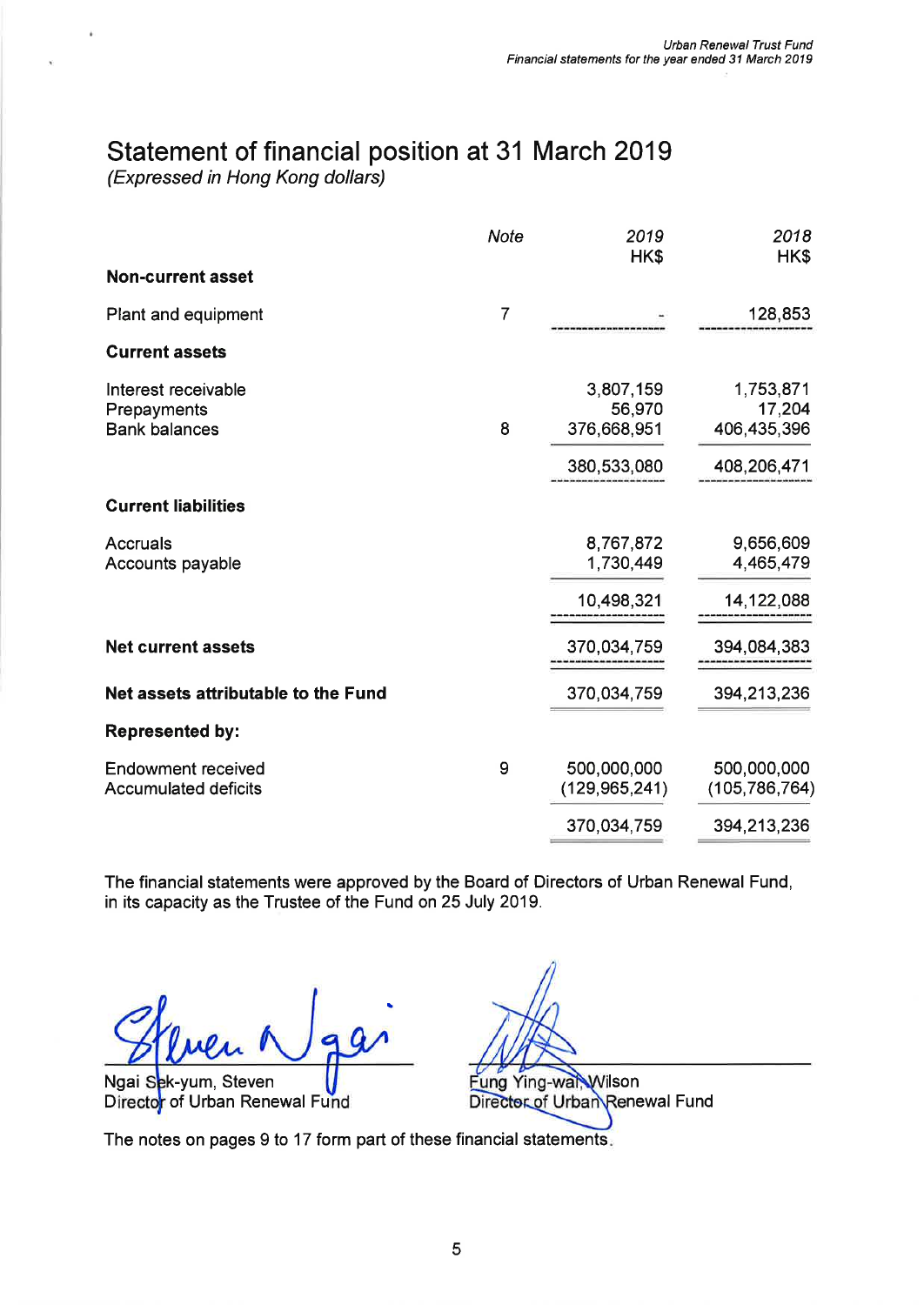## Statement of changes in equity for the year ended 31 March 2019

(Expressed in Hong Kong dollars)

 $\psi$ 

×

|                                                        | Endowment<br>received<br>(Note 9) | Accumulated<br>deficits | Total          |
|--------------------------------------------------------|-----------------------------------|-------------------------|----------------|
|                                                        | HK\$                              | HK\$                    | HK\$           |
| <b>Balance at 1 April 2017</b>                         | 500,000,000                       | (76, 833, 567)          | 423, 166, 433  |
| Deficit and total comprehensive<br>income for the year |                                   | (28, 953, 197)          | (28, 953, 197) |
| Balance at 31 March 2018 and<br><b>1 April 2018</b>    | 500,000,000                       | (105, 786, 764)         | 394,213,236    |
| Deficit and total comprehensive<br>income for the year |                                   | (24, 178, 477)          | (24, 178, 477) |
| <b>Balance at 31 March 2019</b>                        | 500,000,000                       | (129, 965, 241)         | 370,034,759    |

The notes on pages 9 to 17 form part of these financial statements.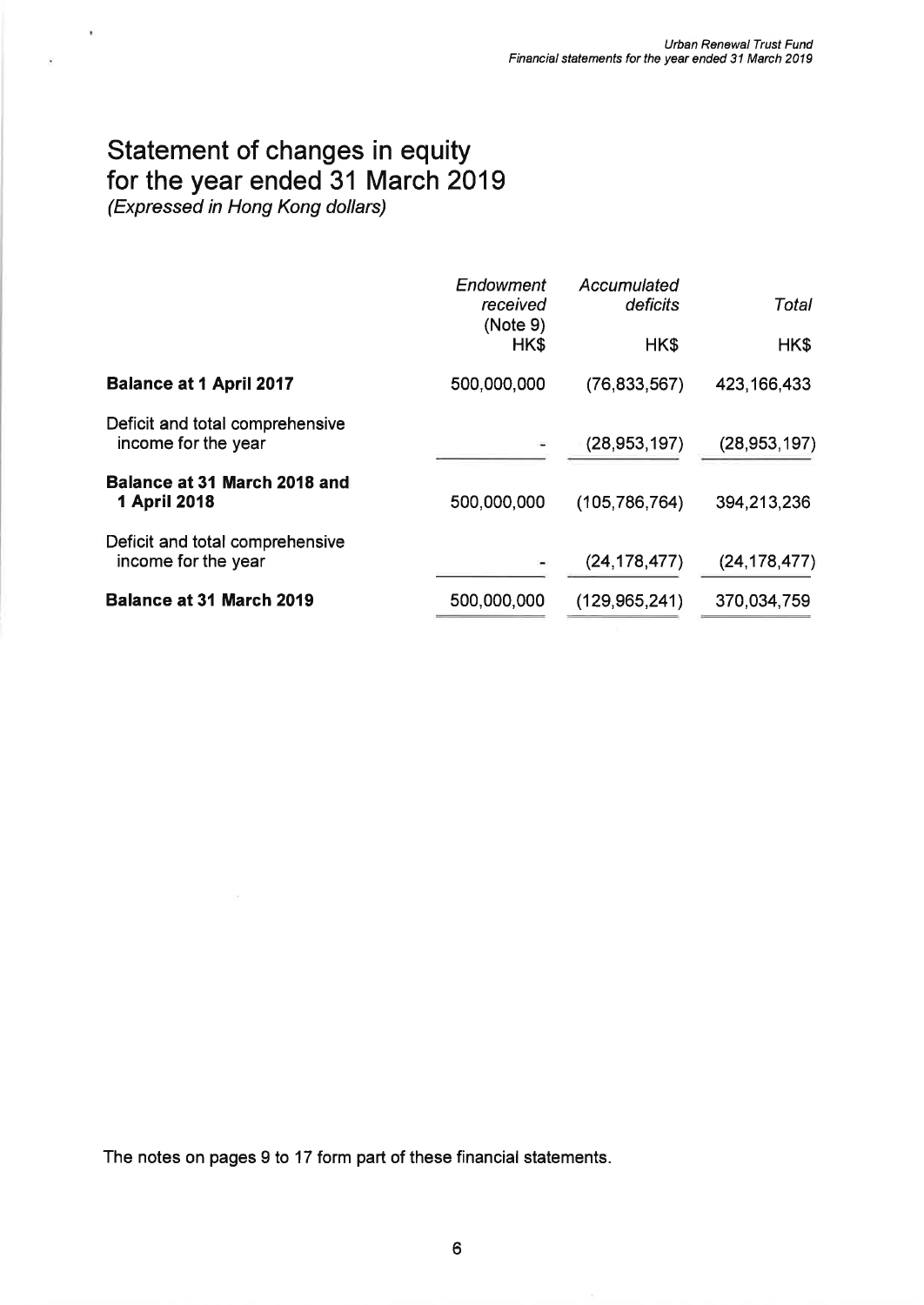# Statement of cash flows for the year ended 31 March 2019

(Expressed in Hong Kong dollars)

 $\pmb{\ast}$ 

 $\hat{\theta}$ 

|                                                                                                            | <b>Note</b>    | 2019<br>HK\$            | 2018<br>HK\$            |
|------------------------------------------------------------------------------------------------------------|----------------|-------------------------|-------------------------|
| <b>Cash flows from operating activities</b>                                                                |                |                         |                         |
| Deficit for the year                                                                                       |                | (24, 178, 477)          | (28, 953, 197)          |
| Adjustments for:<br>Interest income<br>Depreciation                                                        | $\overline{7}$ | (8,057,808)<br>128,853  | (4,380,461)<br>170,838  |
| Deficit before working capital changes                                                                     |                | (32, 107, 432)          | (33, 162, 820)          |
| (Increase)/decrease in other receivables and<br>prepayments<br>(Decrease)/increase in accounts payable and |                | (39,766)                | 148,969                 |
| accruals                                                                                                   |                | (3,623,767)             | 3,911,004               |
| Net cash used in operating activities                                                                      |                | (35,770,965)            | (29, 102, 847)          |
| <b>Cash flows from investing activities</b>                                                                |                |                         |                         |
| Decrease in bank deposits with original<br>maturities of more than 3 months<br>Interest received           |                | 31,400,000<br>6,004,520 | 27,800,000<br>4,222,704 |
| Net cash generated from investing activities                                                               |                | 37,404,520              | 32,022,704              |
| Net increase in cash and cash equivalents                                                                  |                | 1,633,555               | 2,919,857               |
| <b>Cash and cash equivalents at</b><br>the beginning of the year                                           |                | 19,235,396              | 16,315,539              |
| Cash and cash equivalents at<br>the end of the year                                                        |                | 20,868,951              | 19,235,396              |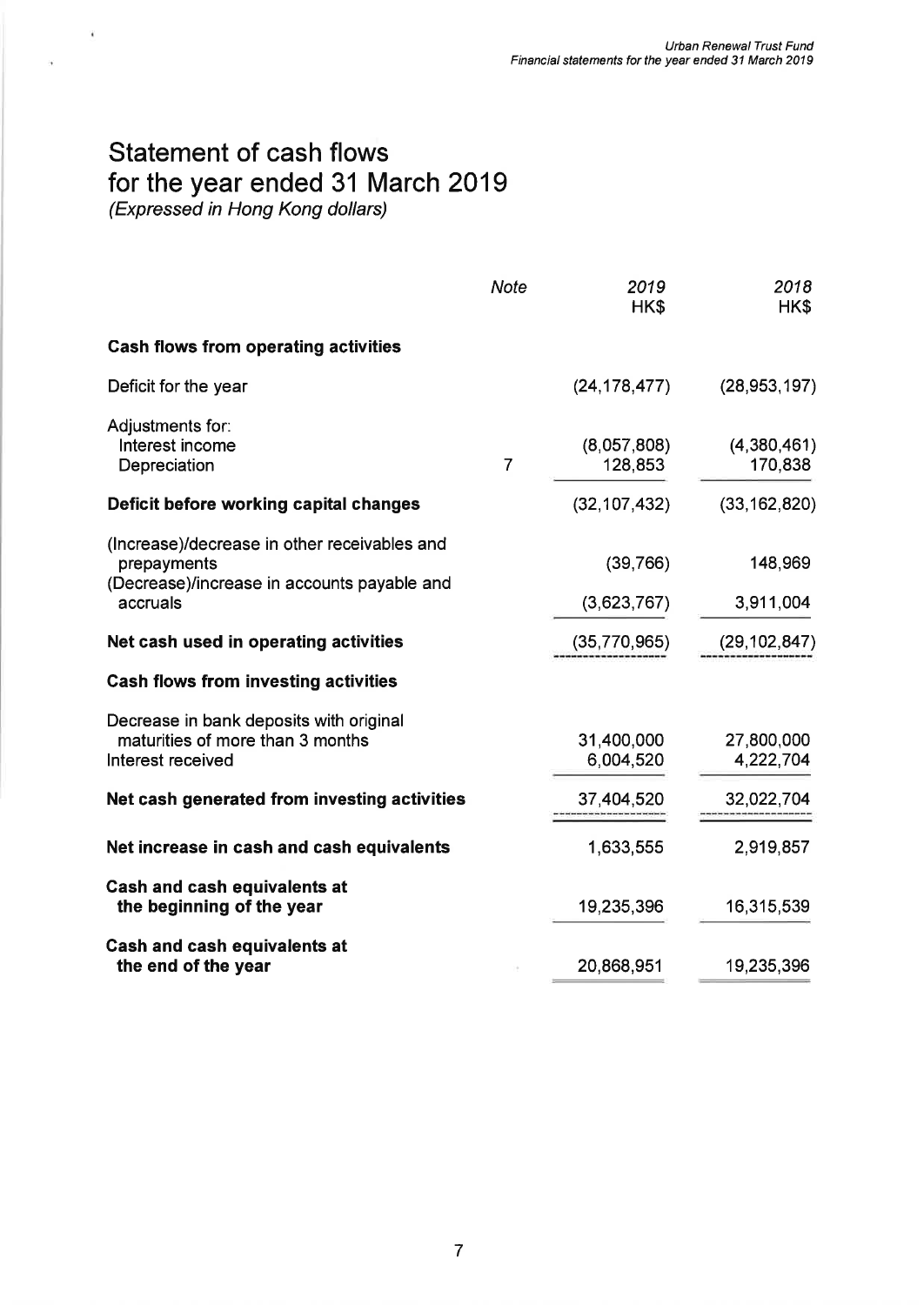# Statement of cash flows for the year ended 31 March 2019 (continued)

(Expressed in Hong Kong dollars)

×,

|                                                                             | <b>Note</b> | 2019<br>HK\$ | 2018<br>HK\$ |
|-----------------------------------------------------------------------------|-------------|--------------|--------------|
| <b>Analysis of bank balances</b>                                            |             |              |              |
| Cash and cash equivalents<br>Bank deposits with original maturities of more |             | 20,868,951   | 19,235,396   |
| than 3 months                                                               |             | 355,800,000  | 387,200,000  |
| <b>Bank balances at 31 March</b>                                            | 8           | 376,668,951  | 406,435,396  |

The notes on pages 9 to 17 form part of these financial statements.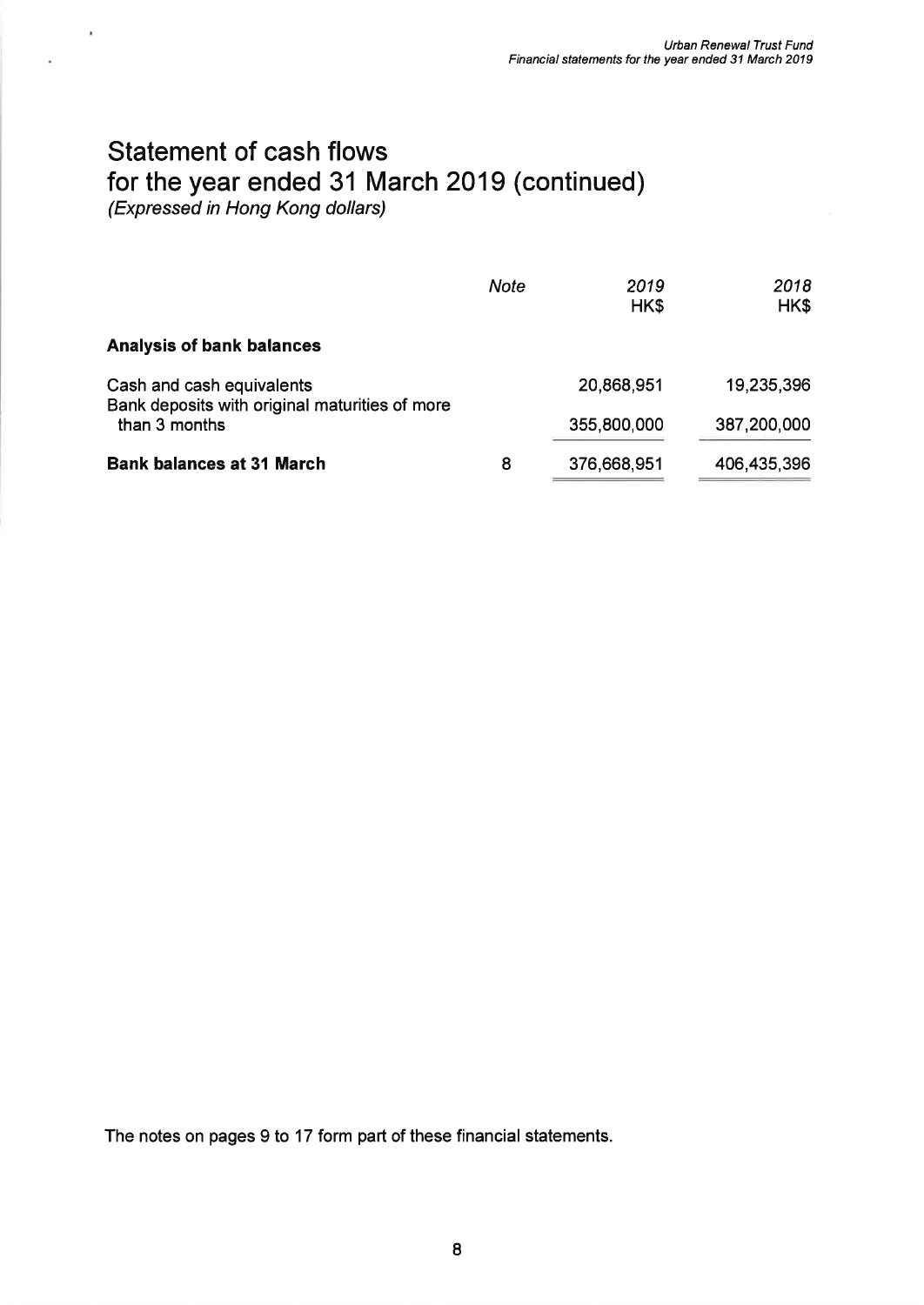## Notes to the financial statements

(Expressed in Hong Kong dollars)

## 1 General information

- (a) In accordance with the new Urban Renewal Strategy ("URS") promulgated by the Development Bureau of the Government of Hong Kong Special Administrative Region on 24 February 2011, Urban Renewal Trust Fund (the "Fund") with endowment from the Urban Renewal Authority (the "URA") was set up on 15 August 2011 to fund various activities to be conducted by the District Urban Renewal Forum, the social service teams who are providing assistance and advice to residents affected by URA-implemented redevelopment projects, and applications from non-governmental organizations and other stakeholders involved in heritage preservation and district revitalization initiatives in the overall urban renewal context to be considered on a case-by-case basis.
- (b) The Urban Renewal Fund (the "Trustee") is the trustee and settlor of the Fund.
- (c) The registered address of the Trustee is Unit 1012, 10/F, Tower 2, Cheung Sha Wan Plaza, 833 Cheung Sha Wan Road, Kowloon (the "Office").
- (d) These financial statements are presented in Hong Kong dollars ("HK\$"), which is the Fund's functional currency.

### 2 Significant accounting policies

The significant accounting policies applied in the preparation of these financial statements are set out below. These policies have been consistently applied to all the years presented, unless otherwise stated.

#### (a) Basis of preparation of the financial statements

The financial statements have been prepared under the historical cost convention and in accordance with accounting principles generally accepted in Hong Kong and comply with all applicable Hong Kong Financial Reporting Standards ("HKFRSs") (which include all applicable individual Hong Kong Financial Reporting Standards, Hong Kong Accounting Standards and lnterpretations) issued by the Hong Kong lnstitute of Certified Public Accountants (the "HKICPA").

The preparation of financial statements in conformity with HKFRSS requires the use of certain accounting estimates. lt also requires management to exercise its judgement in the process of applying the Fund's accounting policies. There is no area involving a higher degree of judgement or complexity, or area where assumptions and estimates have a significant effect on the carrying amounts of assets and liabilities within the next financial year.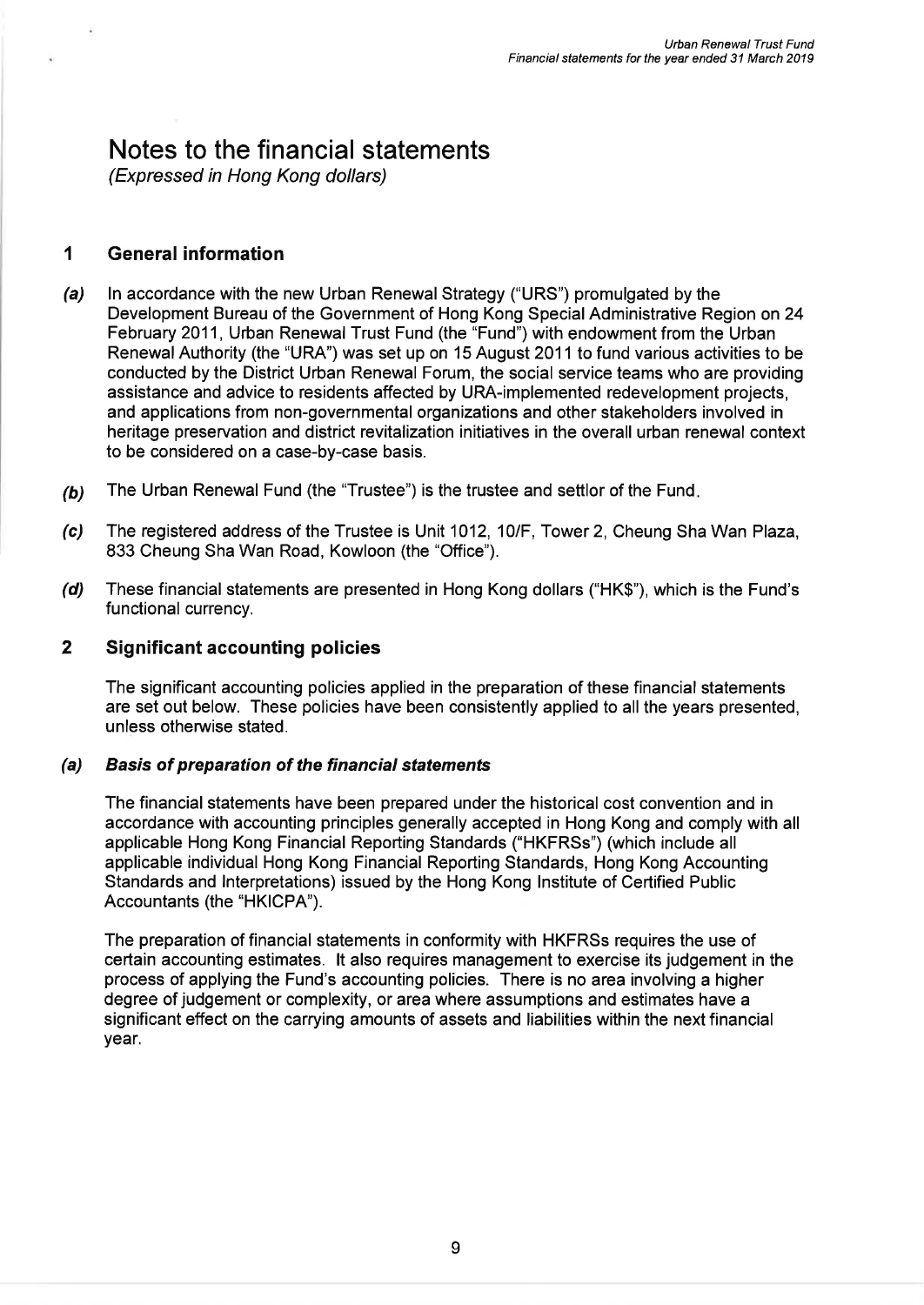#### (b) Standards, amendments to standards and interpretations issued by the HKICPA

The HKICPA has issued a number of new HKFRSS and amendments to HKFRSs that are first effective for the current accounting period of the Fund. None of these impact on the financial statements of the Fund.

The HKICPA has issued a number of new standards, amendments to HKFRSs and interpretations which are not yet effective for the year ended 31 March 2019. The Fund has not early adopted these new standards, amendments to HKFRSS and interpretations that have been issued but are not yet effective. The Fund is in the process of making an assessment of what the impact of these new standards, amendments to HKFRSs and interpretations is expected to be in the period of initial application. So far it is anticipated that the adoption of them is unlikely to have a significant impact on the financial statements,

#### (c) Revenue recognition

lnterest income is recognised on a time-proportion basis using the effective interest method

#### (d) Plant and equipment

All plant and equipment are stated at historical cost less accumulated depreciation and impairment losses. Historical cost includes expenditure that is directly attributable to the acquisition of the items.

Subsequent costs are included in the asset's carrying amount or recognised as a separate asset, as appropriate, only when it is probable that future economic benefits associated with the item will flow to the Fund and the cost of the item can be measured reliably. All other repairs and maintenance costs are expensed in surplus or deficit during the financial period in which they are incurred.

Depreciation on plant and equipment is calculated to write off their costs less residual values, if any, over their anticipated useful lives on a straight line basis as follows:

Leasehold improvements Over 10 years or the life of the respective lease,

whichever is the shorter

Furniture and office equipment 5 years 5 years

The assets' residual values and useful lives are reviewed, and adjusted if appropriate, at the end of each reporting period.

Gains and losses on disposals are determined by comparing net disposal proceeds with carrying amounts. These are included in surplus or deficit.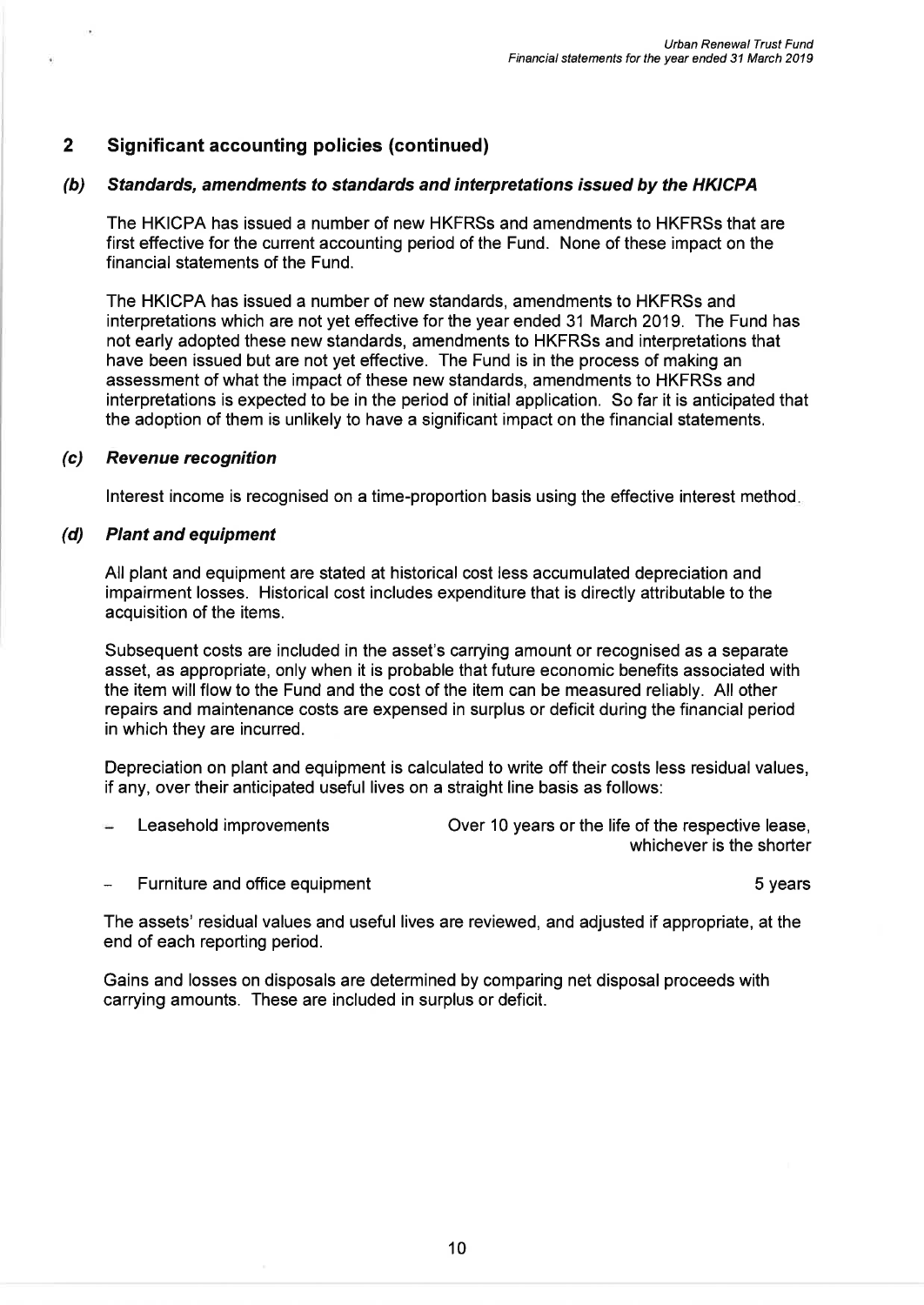#### (d) Plant and equipment (continued)

An asset's carrying amount is written down immediately to its recoverable amount if the asset's carrying amount is greater than its estimated recoverable amount.

The carrying amounts of plant and equipment are reviewed for indications of impairment at the end of each reporting period. An impairment loss is recognised in surplus or deficit if the carrying amount of an asset, or the cash-generating unit to which it belongs, exceeds its recoverable amount. The recoverable amount of an asset, or of the cash-generating unit to which it belongs, is the greater of its fair value less costs of disposal and value in use. In assessing value in use, the estimated future cash flows are discounted to their present value using a pre-tax discount rate that reflects current market assessments of the time value of money and the risks specific to the asset. An impairment loss is reversed if there has been a favourable change in the estimates used to determine the recoverable amount.

#### (e) Receivables

A receivable is recognised when the Fund has an unconditional right to receive consideration. A right to receive consideration is unconditional if only the passage of time is required before payment of that consideration is due. lf revenue has been recognised before the Fund has an unconditional right to receive consideration, the amount is presented as a contract asset.

Receivables are stated at amortised cost using the effective interest method less allowance for credit losses.

(i) Policy applicable from 1 April <sup>2018</sup>

The loss allowance is measured at an amount equal to lifetime expected credit losses ("ECLs"), which are those losses that are expected to occur over the expected life of the trade receivables. The loss allowance is estimated using a provision matrix based on the Fund's historical credit loss experience, adjusted for factors that are specific to the debtors and an assessment of both the current and forecast general economic conditions at the reporting date.

ECLs are remeasured at each reporting date with any changes recognised as an impairment gain or loss in profit or loss. The Fund recognises an impairment gain or loss with <sup>a</sup> corresponding adjustment to the carrying amount of trade and other receivables through a loss allowance account.

The gross carrying amount of a trade debtor or other receivable is written off (either partially or in full) to the extent that there is no realistic prospect of recovery. This is generally the case when the company determines that the debtor does not have assets or sources of income that could generate sufficient cash flows to repay the amounts subject to the write-off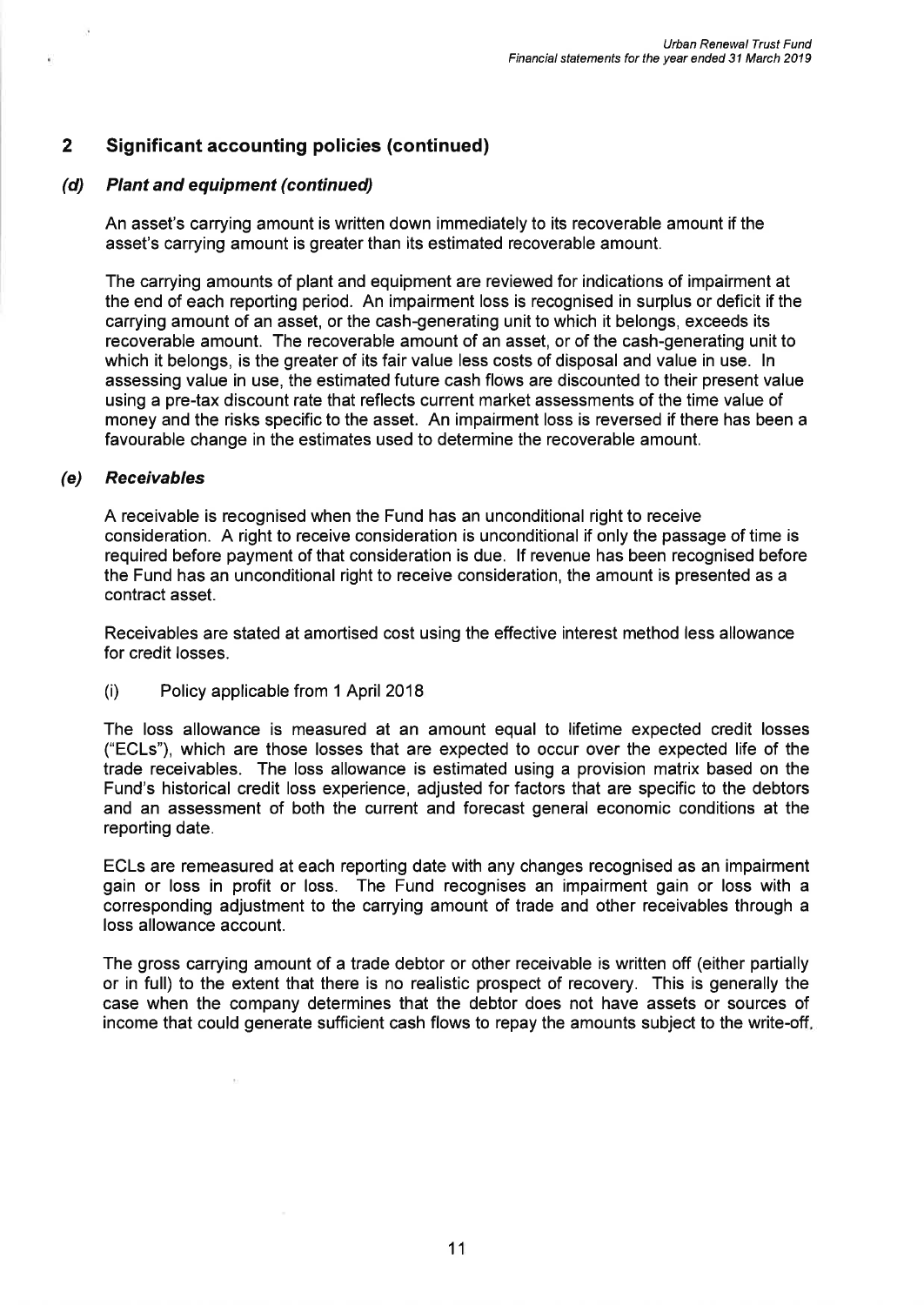#### (e) Receivables(continued)

(ii) Policy applicable prior to 1 April 2018

A provision for impairment of receivables is established when there is objective evidence that the Fund will not be able to collect all amounts due according to the originalterms of receivables. Significant financial difficulties of the debtor, probability that the debtor will enter bankruptcy or financial reorganisation, and default or delinquency in payments are considered indicators that the receivable is impaired. The amount of the provision is the difference between the assets' carrying amount and the present value of estimated future cash flows, discounted at the asset's original effective interest rate. The amount of the provision is recognised in surplus or deficit.

#### 0 Provisions

Provisions are recognised when the Fund has a present legal or constructive obligation as a result of past events; it is more likely than not that an outflow of economic benefits will be required to settle the obligation; and the amount can be reliably estimated. Provisions are not recognised for future operating losses, except for those cases where the Fund has a present obligation as a result of committed events.

When there are a number of similar obligations, the likelihood that an outflow will be required in settlement is determined by considering the class of obligations as a whole. A provision is recognised even if the likelihood of an outflow of economic benefits with respect to any one item included in the same class of obligations may be small.

#### (g) Accounts payable

Accounts payable are initially recognised at fair value and subsequently measured at amortised cost using the effective interest method.

#### (h) Cash and cash equivalents

Cash and cash equivalents comprise bank balances and deposits held at call with banks with original maturities of three months or less.

#### (i) Endowment

Endowment is recognised as capital injection when it is received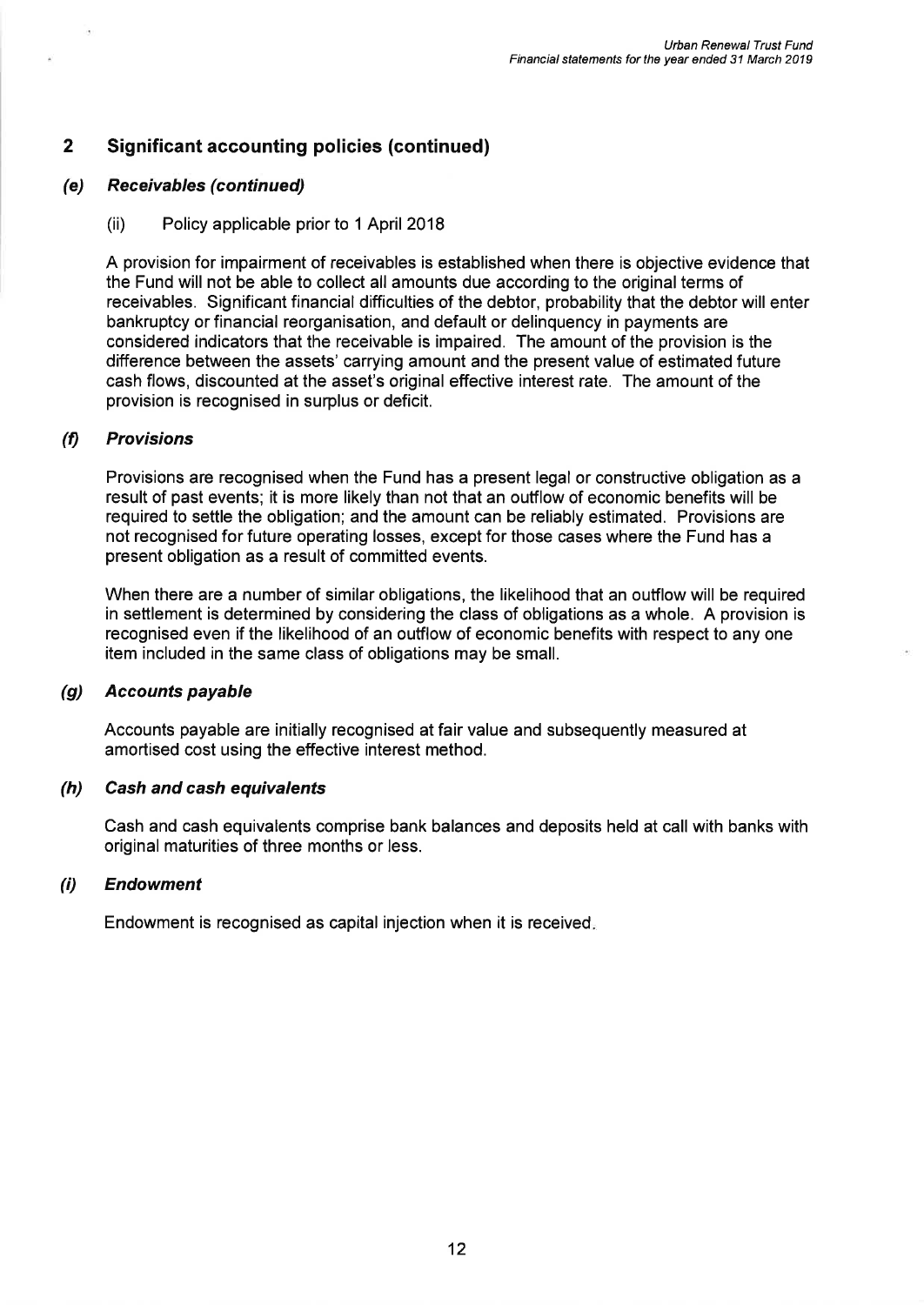#### (j) Foreign currency translation

(i) Functional and presentation currency

Items included in the financial statements of the Fund are measured using the currency of the primary economic environment in which the Fund operates (the "functional currency"). The financial statements are presented in Hong Kong dollars, which is the functional and presentation currency of the Fund.

#### (ii) Transactions and balances

Foreign currency transactions are translated into the functional currency using exchange rates prevailing at the dates of the transactions. Foreign exchange gains and losses resulting from the settlement to such transactions and from the translation at year-end exchange rates of monetary assets and liabilities denominated in foreign currencies are recognised in surplus or deficit.

#### (k) Employee benefits

Salaries and annual leave are accrued and recognised as an expense in the year in which the associated services are rendered by the employees of the Trustee.

The Trustee operates defined contribution schemes and pays contributions to scheme administrators on a mandatory or voluntary basis. The contributions are recognised as an expense when they are due.

#### (I) Related parties

- (i) <sup>A</sup>person, or a close member of that person's family, is related to the Fund if that person:
	- (1) has control or joint control over the Fund;
	- (2) has significant influence over the Fund; or
	- (3) is a member of the key management personnel of the Fund.
- (ii) An entity is related to the Fund if any of the following conditions applies:
	- (1) The entity and the Fund are members of the same group (which means that each parent, subsidiary and fellow subsidiary is related to the others).
	- (2) The entity is a post-employment benefit plan for the benefit of employees of either the Fund or an entity related to the Fund.
	- (3) The entity is controlled or jointly controlled by a person identified in (i).
	- $(4)$ A person identified in (i)(1) has significant influence over the entity or is a member of the key management personnel of the entity (or of a parent of the entity).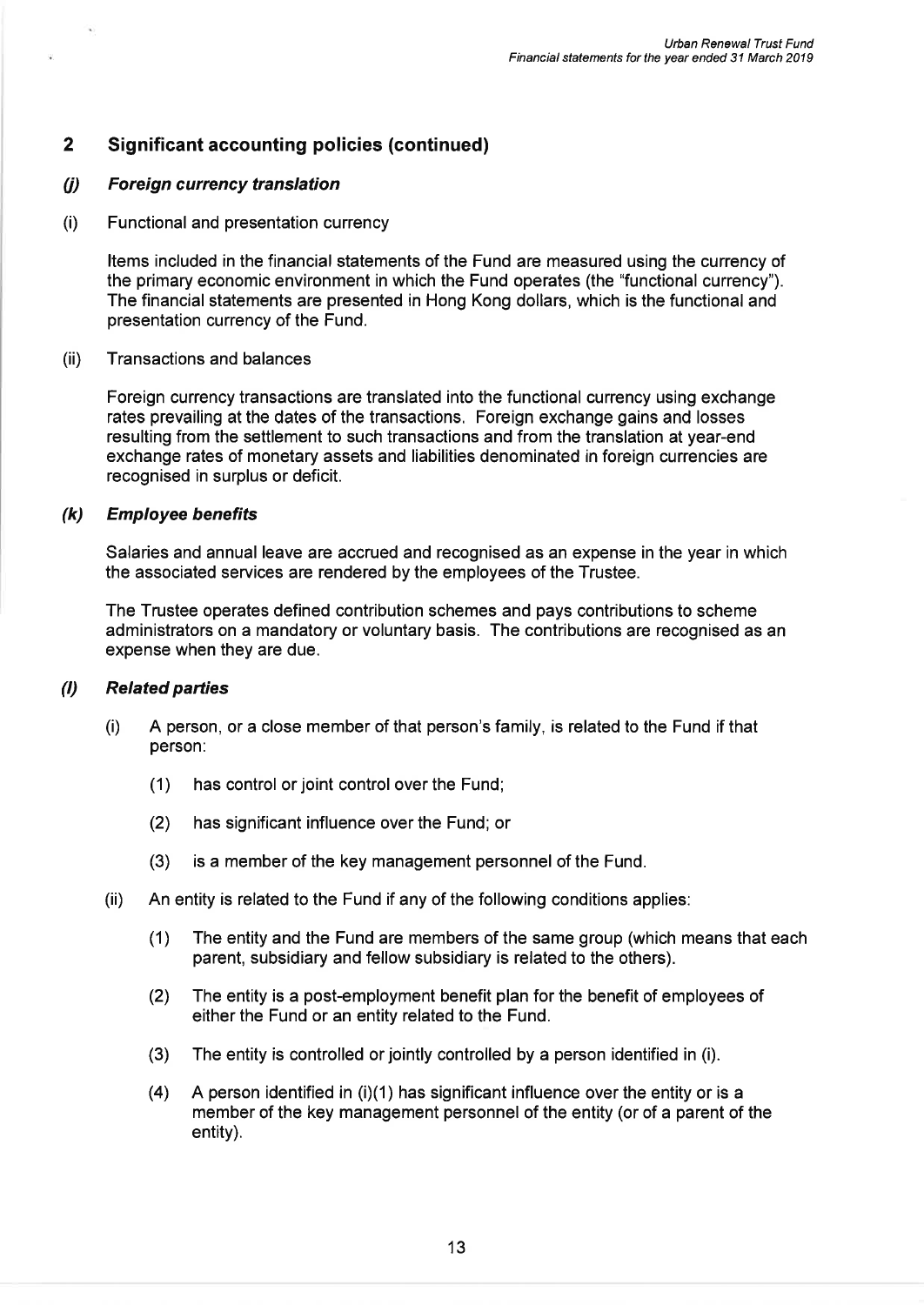#### (l) Related parties (continued)

Close members of the family of a person are those family members who may be expected to influence, or be influenced by, that person in their dealings with the entity.

#### 3 Financial risk management and fair value of financial instruments

The Fund's activities expose it to a variety of financial risks: cash flow interest rate risk, credit risk and liquidity risk. The Fund's overall risk management programme focuses on the unpredictability of financial markets and seeks to minimise the potential adverse effects on the Fund's financial performance.

#### (a) Financial risk factors

#### (i) Cash flow interest rate risk

The Fund is exposed to cash flow interest rate risk due to the fluctuation of the prevailing market interest rate on bank deposits which are carried at prevailing market interest rate.

#### <sup>I</sup>nterest rate sensitivity

At the end of the reporting period, if interest rates had increased/decreased by 50 basis points and all other variables were held constant, the deficit of the Fund for the year would decrease/increase by approximately HK\$1,883,000 (2017118: HK\$2,032,000) resulting from the change in interest income generated from the bank balances.

#### (ii) Credit risk

Credit risk mainly arises from bank balances and interest receivable. The exposure of credit risk to the Fund is minimal as the Fund places bank balances with financial institutions with credit ratings ranging from Aa1 to A3 and there is no concentration in any particular bank.

#### (iii) Liquidity risk

The Fund aims to maintain sufficient cash and cash equivalents to meet its operating requirements. The URA has committed to make further contribution to the Fund in future in the event that its contribution to the Fund is fully utilised.

The contractual undiscounted cash flows of the financial liabilities of the Fund which are due within one year from the end of the reporting period based on the remaining period from the end of the reporting period to the contractual maturity date, are as shown in the statement of financial position.

#### (h) Capital risk management

The fund employed comprises mainly the endowment received and the accumulated deficit The Fund's objectives when managing capital are to ensure effective use of funds.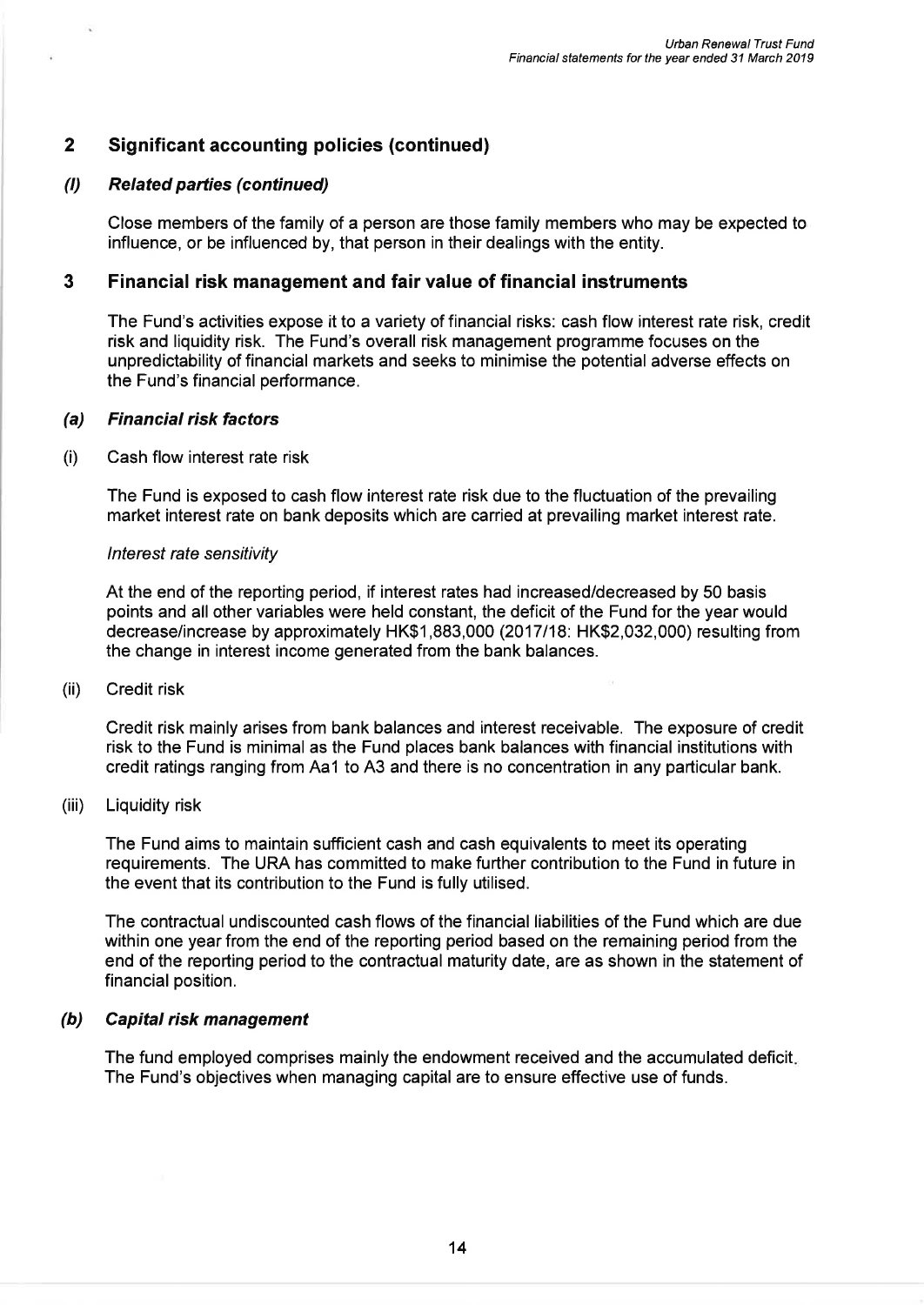### 3 Financial risk management and fair value of financial instruments (continued)

#### (c) Fair value measurement

The fair value of financial assets and liabilities of the Fund approximate their carrying amounts due to the short-term maturities of these assets and liabilities.

#### 4 Staff costs

Staff costs are incurred for employees employed by the Trustee.

The Fund provides retirement benefits to its eligible employees under defined contribution schemes. ln accordance with the Mandatory Provident Fund Schemes Ordinance, the eligible employees enjoy retirement benefits under the Mandatory Provident Fund. The employer has also made voluntary contributions to the Mandatory Provident Fund Scheme (the "Schemes"). The assets of the Schemes are held separately from those of the Fund and managed by independent administrators. The Fund normally makes voluntary contributions ranging from 5% to 10% of the employees' monthly salaries depending on the years of service of the employees.

The total amount contributed by the Fund into the Schemes for the year ended 31 March 2019 was approximately HK\$246,000 (2017118: HK\$236,000), which has been charged to the Fund's statement of comprehensive income for the year.

#### 5 Trustee's reimbursable expenses

All reasonable and proper administrative and other operating expenses incurred by the Trustee in carrying out its duties as the Trustee are reimbursed and settled by the Fund in accordance with the Trust Deed executed by the Trustee on 10 November 2011.

#### 6 lncome tax expenses

The Fund is exempted from Hong Kong Profits Tax under Section 88 of the Hong Kong lnland Revenue Ordinance.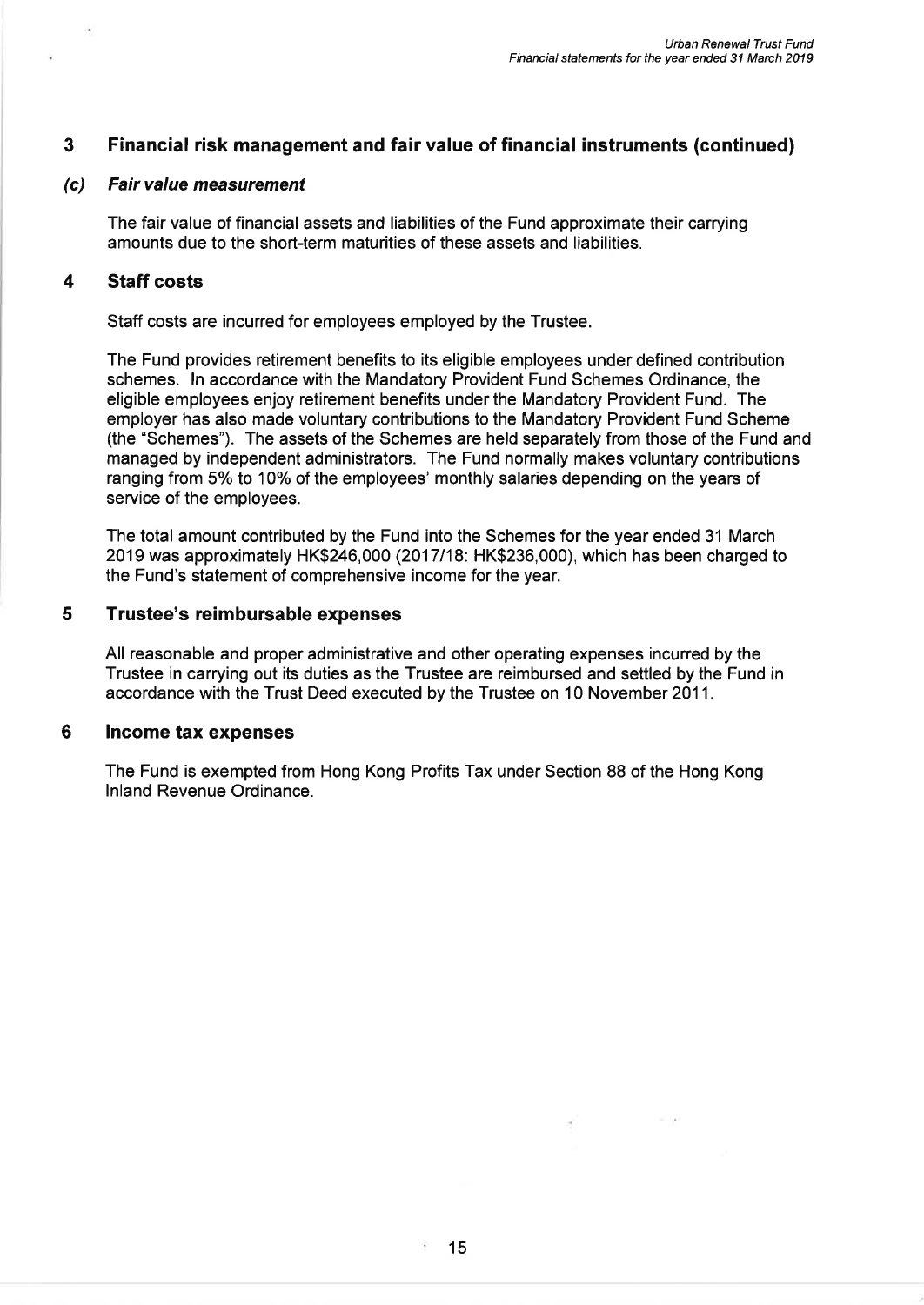## 7 Plant and equipment

 $\mathcal{R}$ 

¥

|                          |                     | Furniture and |            |
|--------------------------|---------------------|---------------|------------|
|                          | Leasehold           | office        |            |
|                          | <i>improvements</i> | equipment     | Total      |
|                          | HK\$                | HK\$          | HK\$       |
| <b>At 1 April 2017</b>   |                     |               |            |
| Cost                     | 589,008             | 28,515        | 617,523    |
| Accumulated depreciation | (301, 353)          | (14, 589)     | (315, 942) |
| Net book value           | 287,655             | 13,926        | 301,581    |
| Year ended 31 March 2018 |                     |               |            |
| Opening net book value   | 287,655             | 13,926        | 301,581    |
| Cost adjustment          | (1,890)             |               | (1,890)    |
| Depreciation             | (162, 880)          | (7,958)       | (170, 838) |
| Closing net book value   | 122,885             | 5,968         | 128,853    |
| <b>At 31 March 2018</b>  |                     |               |            |
| Cost                     | 589,008             | 28,515        | 617,523    |
| Cost adjustment          | (1,890)             |               | (1,890)    |
| Accumulated depreciation | (464, 233)          | (22, 547)     | (486, 780) |
| Net book value           | 122,885             | 5,968         | 128,853    |
| Year ended 31 March 2019 |                     |               |            |
| Opening net book value   | 122,885             | 5,968         | 128,853    |
| Depreciation             | (122, 885)          | (5,968)       | (128, 853) |
| Closing net book value   |                     |               |            |
| <b>At 31 March 2019</b>  |                     |               |            |
| Cost                     | 587,118             | 28,515        | 615,633    |
| Accumulated depreciation | (587, 118)          | (28, 515)     | (615, 633) |
| Net book value           |                     |               |            |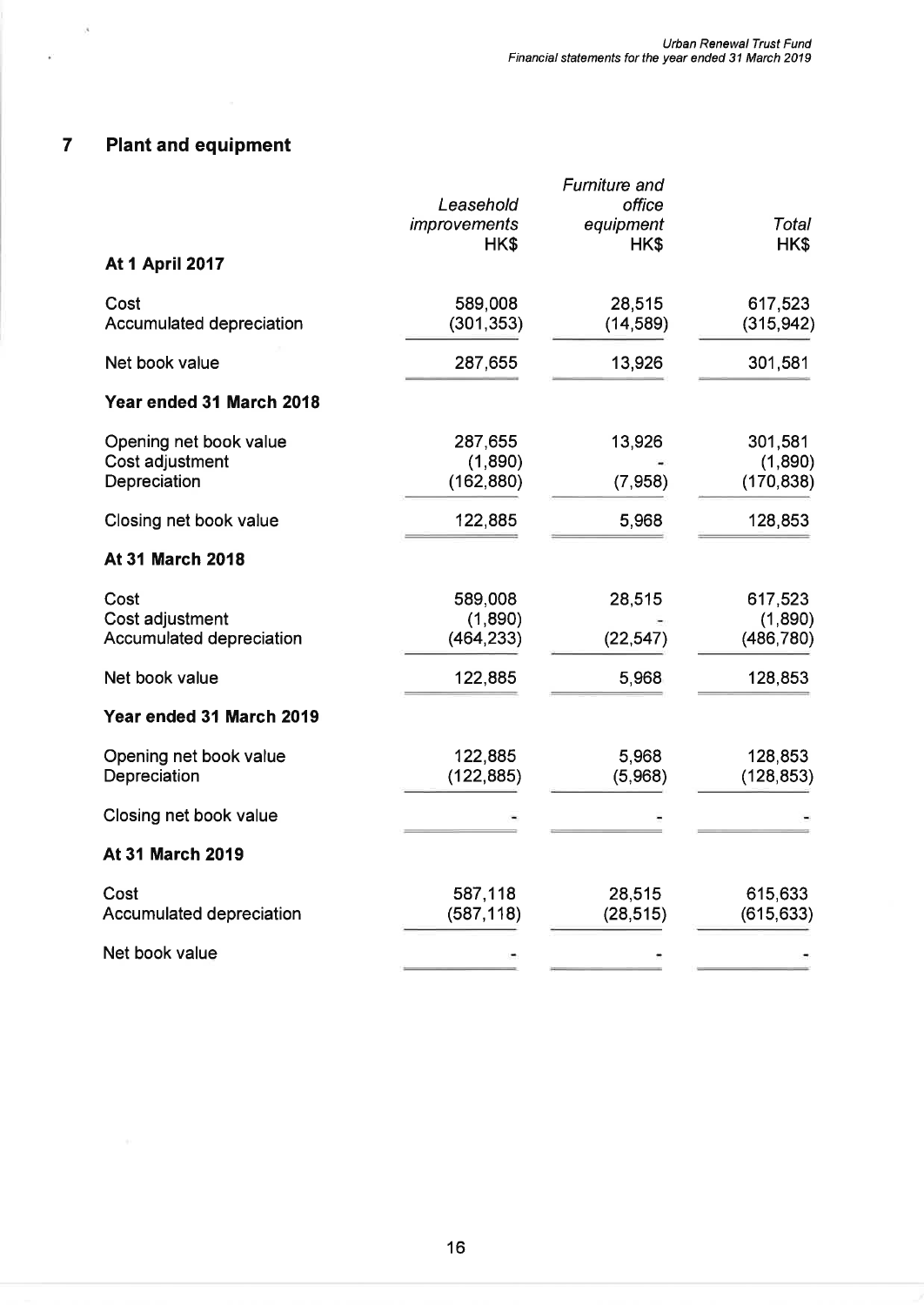#### 8 Bank balances

 $\lambda$ 

|                                             | 2019<br>HK\$ | 2018<br>HK\$ |
|---------------------------------------------|--------------|--------------|
| Time deposits with banks                    |              |              |
| - Original maturities of 3 months or less   | 20,200,000   | 18,000,000   |
| - Original maturities of more than 3 months | 355,800,000  | 387,200,000  |
|                                             | 376,000,000  | 405,200,000  |
| Cash at banks                               | 668,951      | 1,235,396    |
|                                             | 376,668,951  | 406,435,396  |
| Maximum exposure to credit risk             | 376,668,951  | 406,435,396  |
|                                             |              |              |

The average effective interest rate of time deposits with banks was 2.07% per annum (31) March 2018: 1.05% per annum). These deposits have an average original maturity of 145 days (2017118: 145 days).

The credit quality of the bank balances, deposited with financial institutions which are in Hong Kong dollars can be assessed by reference to extemal credit ratings and are analyses as follows:

|                  | 2019        | 2018        |
|------------------|-------------|-------------|
| Rating (Moody's) | HK\$        | HK\$        |
| Aa1 - Aa3        | 180,000,000 | 18,000,000  |
| $A1 - A3$        | 196,668,951 | 388,435,396 |
|                  | 376,668,951 | 406,435,396 |

### 9 Endowment received

The amount represents the HK\$500,000,000 endowment received by the Fund from the URA.

#### 10 Significant related party transactions

During the year, the URA charged the Fund for administrative and support services to the Fund valued at HK\$1,738,000 (2017118: HK\$1,350,000).

During the year, the Fund paid HK\$275,000 (2017118: HK\$284,000) to the URA for rental of an office premise.

#### 11 Approval of financial statements

The financial statements were approved by the board of directors of the Trustee on 25 July 2019.